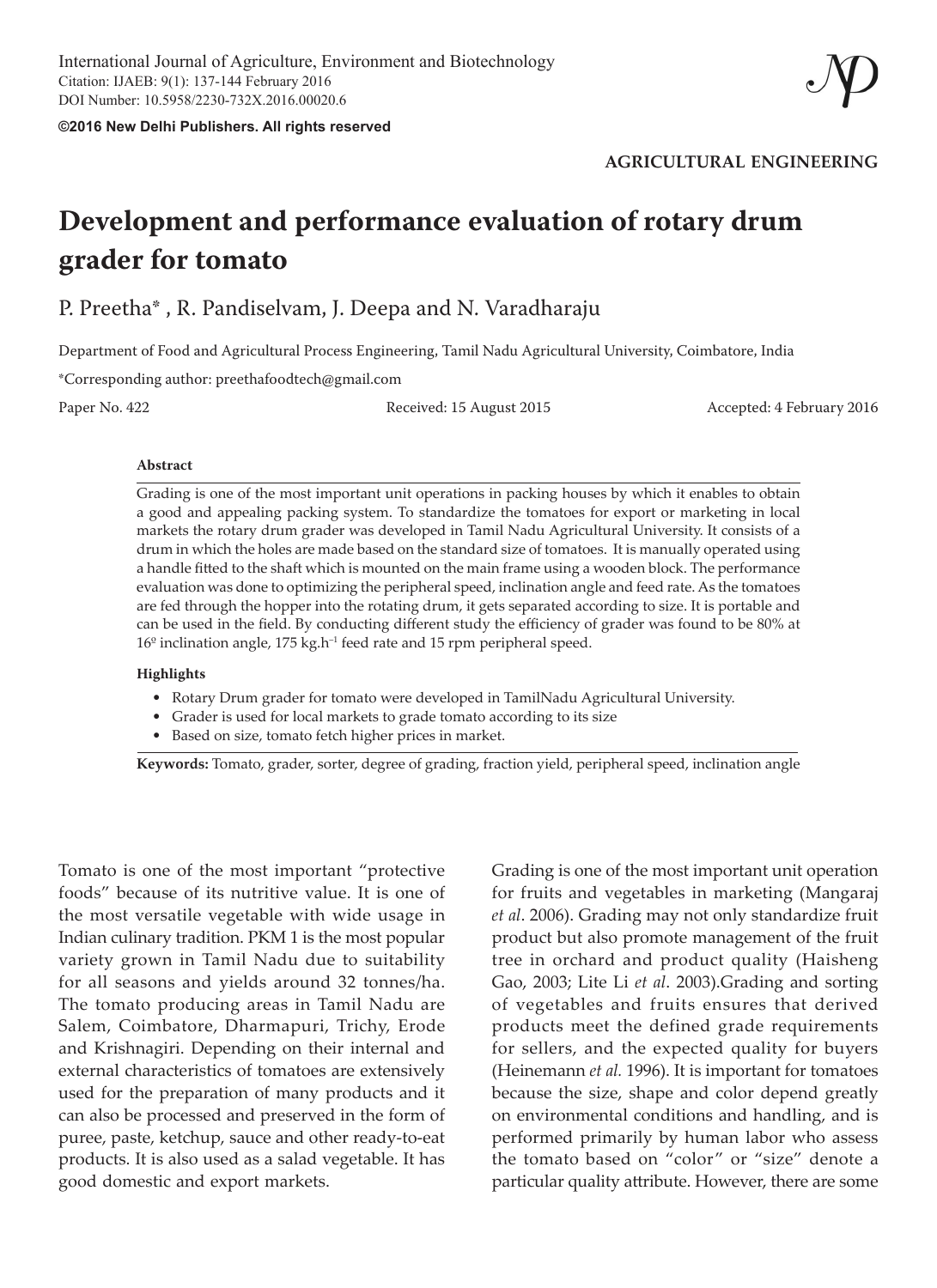

disadvantages to using human labor, including inconsistency, short supply of labor, and the expense of the large amounts of time and money is required due to the huge volume of production and there may be a chance for improper grading and cross contamination. (Narvankar and Jha 2005). Automated systems in most cases are faster and more precise (Narendra and Hareesh 2010).

 Both the consumers and farmers are benefited, if the tomato is sold with standard grade. Factors such as size, uniformity, shape, color, firmness, disease, cut surfaces and moisture content determine the final grade of a tomato.Grading of fruits enables to sell the fruits or vegetables in a good appealing manner through uniform packages (Varshney *et al.,* 2002). Product experts characterize tomato defects and diseases based on size, color and shape features, and thus mechanical grader may improve grading results and be able to take over the visually intensive grading work from human labor. New trends in marketing as specified by World Trade Organization (WTO) demand high quality graded products. Farmers are looking forward to having an appropriate agricultural produce-grading machine in order to alleviate the labor shortage, save time and improve graded product's quality (Londhe *et al.* 2013). In view of the above considerations, the mechanical fruit grader is a useful option that maintains uniformity of product and adds value to the final product (Kachru *et al.,* 1986). Mechanical grading of the fruits and vegetables is done based on weight, shape and size.Hence an economical and simple size based mechanical grader for tomato is the need of hour for the tomato growing farmers. The objective of this present investigation was to develop a grader for tomato and evaluate its performance.

# **Materials and methods**

The rotary drum grader consisted of a frame, transmission system, circular sieves, central shaft, hopper, collector and cover as shown in Figure 1 (a) and (b).

# *Frame*

Frame is the important component of any machine which has the capability of resisting all the forces acting over it and protects the other fragile components of the machine from breakage or damage. The dimension of the frame is 133×45 cm. The height of the frame is 56 cm on the hopper side and 53 cm on the other side. This denotes that the drum is placed at an appropriate angle based on the angle of repose of the tomatoes. The other side of the stand has a length of 60 cm and breadth of 45 cm.



**Fig. 1: (a) Rotary drum grader**



**Fig. 1: (b) Front and side view of rotary drum grader**

# *Transmission system*

It is hand operated machine in which a handle is fitted to the main central shaft. The handle was connected to the centre shaft made up of mild steel. It diameter is about 2.5 cm.

#### *Circular sieves*

The circular holes were made on the poly carbonate sheets. The first chamber has a hole of about 4.5 cm diameter and second chamber has the holes of 5 cm diameter. A single drum is bifurcated into two sections by means of a thin strip of mild steel sheet. The first chamber has totally 99 numbers of holes and arranged alternatively with 6 holes in one row and 5 holes in other row. In the second section have 72 holes and alternatively arranged with 5 holes as one row and 4 holes as other row. The diameter of the drum is 38 cm. The length of the drum is 113 cm positioned in the frame.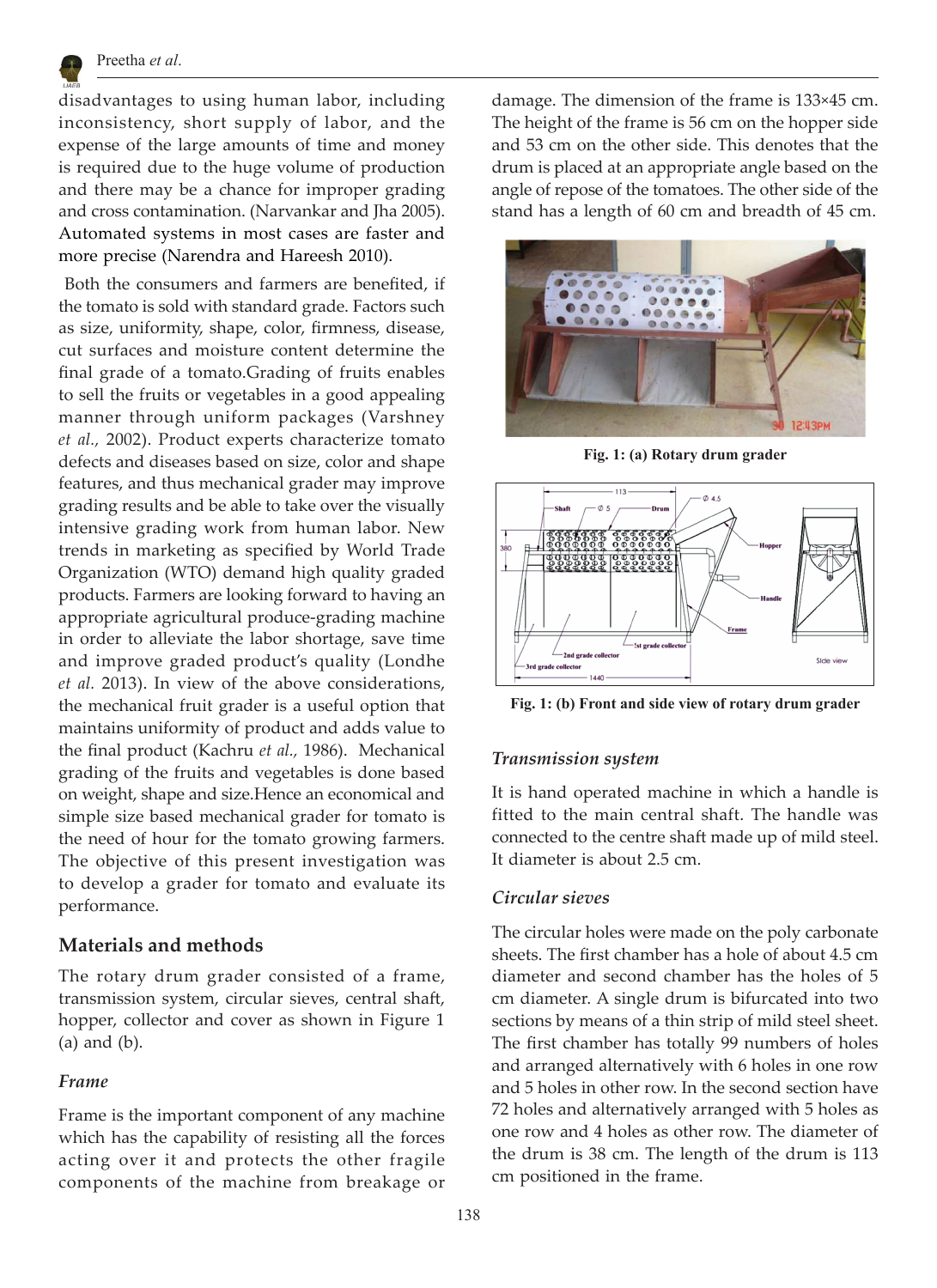## *Central shaft*

The central shaft is a mild steel rod whose length is about 169 cm which consist of flights at three positions at the two ends and in place separating the drum into two chambers. The drum is rotated by means of the shaft which runs through the entire length of the drum. It is mounted on the frame by mean of wooden piece of dimension  $15.5 \times 5 \times 8$  cm.

## *Hopper*

Hopper is constructed for easy handling of tomatoes into the drum. The dimension of the hopper is 57×51×11 cm. It is made of mild steel sheet supported on the frame by means of the mild steel flat of length 7 cm on both side. It is also supported by two more mild steel flat. The slope of the hopper is fixed on the basis of angle of repose of the tomato. For efficient grading the height from which the tomato is feed was optimized based on the height of the hopper from the base, thereby the angle was also varied accordingly. The hopper is placed at an angle of 10º.

## *Collector*

Three collectors are used in the grader. The first collector has a dimension of 40×71 cm which collects the  $1<sup>st</sup>$  grade tomatoes of less than 4.5 cm size. The second collector has a dimension of 44×71 cm to collect the next grade of size 5 cm and the final collector is 13.5×71 cm to collect the rest of the grade i.e, 3rd grade of size greater than 6 cm. It is covered by smooth PVC sheet which enables free falling of the tomatoes.

#### *Cover*

A circular cover made of PC sheet of 0.8 cm is provided. It is used to cover the drum. On this Polycarbonate cover the holes were made.

## *Performance evaluation of the grader*

#### *Method of operation*

Grader was placed on the leveled ground. Tomatoes were weighed and its size was measured manually. It is fed through the hopper into the rotating drum. The drum was rotated at a required speed manually. As the tomato pass through the drum the desired sized tomatoes were collected in the

desired collector. The final weight and number of tomatoes in each grade was noted. This experiment was repeated for three times.

## *Speed of the drum*

The grading was performed by varying the speed as 10, 15 and 20 rpm. The optimum speed for the effective grading was evaluated.

## *Angle of the drum*

The angle at which the drum has been inclined to the frame is measured. In this the angle formed between the base line and the height of the drum from the base is calculated as  $15^{\circ}$  and the grading of tomatoes were performed by varying the angle as 15º, 16º and 17º.

#### *Determination of feed rate*

The known quantity of tomato was taken and fed in to the feed hopper. The machine was operated and the time taken for complete grading of the sample was noted for different feed rate and finally the feed rate of the machine per hour is calculated as

$$
Feedrate (kg/h) = \frac{Q}{T}
$$
 (1)

Where,  $Q$  is quantity of the sample in  $kg$  and  $t$  is time taken in h

#### *Effectiveness test*

A known quantity about 5 kg of tomato were taken. The mass of the individual fractions of the material corresponding to the sizes of the holes at 4.5 cm, 5 cm and greater than 5 cm were analyzed as  $W_{1'}$  $W_2$  and  $W_3$  respectively. The individual fractions were mixed and fed into the grader and the handle was rotated. The time taken for grading was noted down.

After grading the feed material let the mass of the products obtained through the outlets are taken as  $Q_{1'} Q_2$  and  $Q_{3'}$ .

Thus,

$$
W_1 + W_2 + W_3 = W_T
$$
 (2)

$$
Q_1 + Q_2 + Q_3 = W_T \tag{3}
$$

The material other than the specified size in the products  $Q_{1'}Q_{2}$  and  $Q_{3}$  of each outlet were separated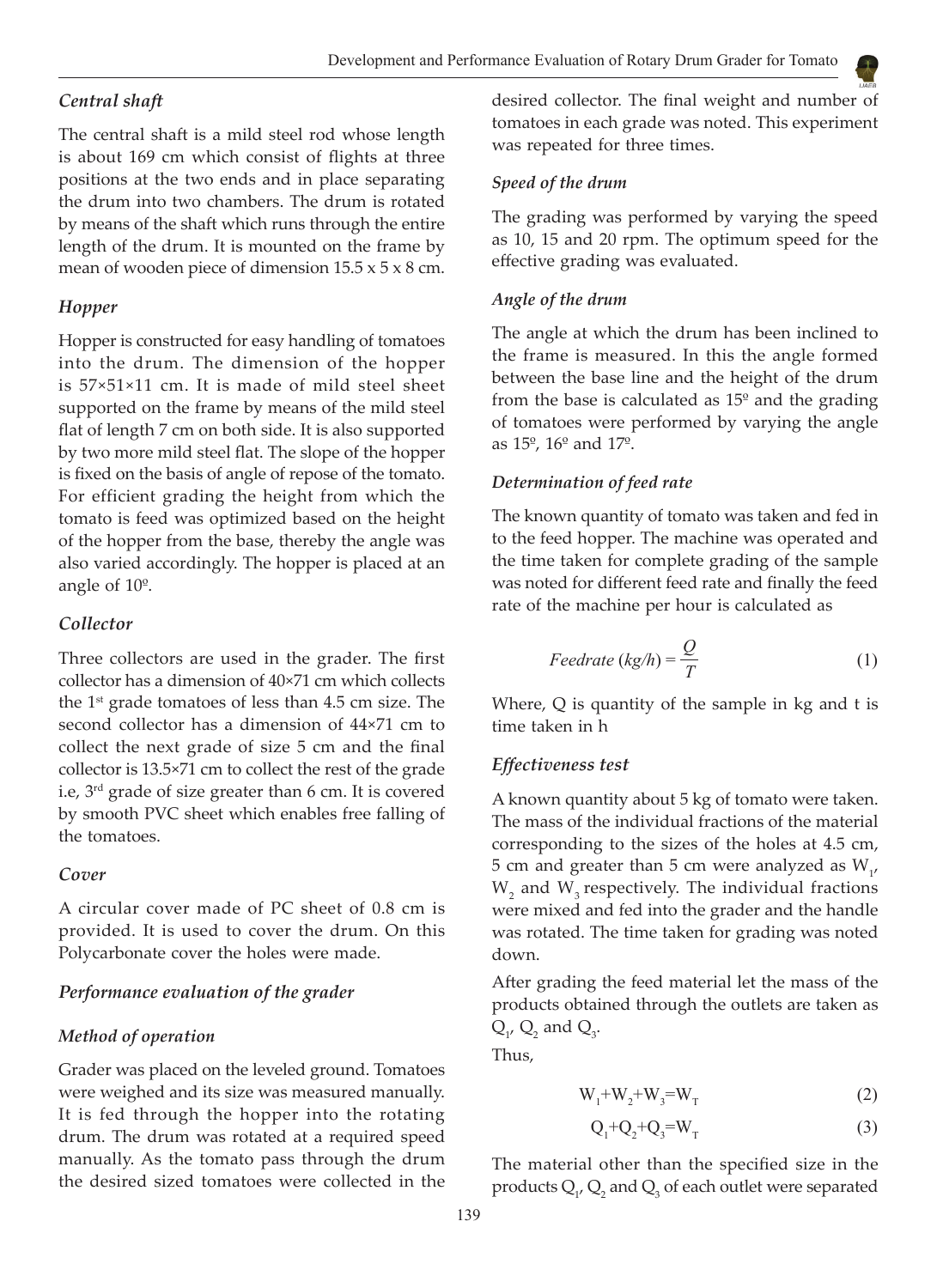

manually and their masses were separately found as  $q_1$ ,  $q_2$  and  $q_3$ . The purity of the product obtained at different outlets after grading was found out using the following relation

$$
P_1 = \frac{Q_1 - q_1}{Q_1} \tag{4}
$$

$$
P_2 = \frac{Q_2 - \mathbf{q}_2}{Q_2} \tag{5}
$$

$$
P_3 = \frac{Q_3 - \mathbf{q}_3}{Q_3} \tag{6}
$$

Where,

- $P_1$  = purity of the product obtained in the outlet 1
- $P<sub>2</sub>$  = purity of the product obtained in the outlet 2
- $P_3$  = purity of the product obtained in the outlet 3
- $Q_1$  = fraction of the feed material through the outlet 1
- $Q_2$  = fraction of the feed material through the outlet 2
- $Q_3$  = fraction of the feed material through the outlet 3
- $q_1$  = fraction of the material other than the desired size in outlet 1
- $q<sub>2</sub>$  = fraction of the material other than the desired size in outlet 2
- $q_3$  = fraction of the material other than the desired size in outlet 3

The fraction yield was calculated as follows:

$$
F_1 = \frac{Q_1}{Q_T} \tag{7}
$$

$$
F_2 = \frac{Q_2}{Q_T} \tag{8}
$$

$$
F_3 = \frac{Q_3}{Q_T} \tag{9}
$$

Where,

 $Fr_1$  = fraction yield at outlet 1

- Fr<sub>2</sub> = fraction yield at outlet 2
- $Fr<sub>3</sub>$  = fraction yield at outlet 3

 $W_\tau$  = total mass of feed to be graded

The fractions of each size corresponding to the holes in the total feed was calculated by,

$$
a_1 = \frac{W_1}{W_T} \tag{10}
$$

$$
a_2 = \frac{W_2}{W_T} \tag{11}
$$

$$
a_3 = \frac{W_3}{W_T} \tag{12}
$$

Where,

- $a_1$  = raction of each size corresponding to the grade 1 in total feed
- $a<sub>2</sub>$  = fraction of each size corresponding to the grade 2 in total feed
- $a_3$  = Fraction of each size corresponding to the grade 3 in total feed
- $W_1$  = mass of individual fractions of feed material in grade 1
- $W<sub>2</sub>$  = mass of individual fractions of feed material in grade 2
- $W<sub>3</sub>$  = mass of individual fractions of feed material in grade 3

The degree of grading which is the ratio of the amount of the component in the yield fraction to the amount of the same component in the initial mixture is given by

$$
Ex_{1} = P_{1} \frac{Fr_{1}}{a_{1}}
$$
 (13)

$$
Ex_2 = P_2 \frac{Fr_2}{a_2} \tag{14}
$$

$$
Ex_{3} = P_{3} \frac{Fr_{3}}{a_{3}}
$$
 (15)

Where,

 $Ex<sub>1</sub> = degree of extraction of grade 1$ 

 $Ex_{2}$  = degree of extraction of grade 2

 $Ex_{2}$  = Degree of extraction of grade 3

#### *Overall efficiency*

$$
E = \sum_{i=1}^{n} Fri \frac{(p_i - a_i)}{(1 - a_i)} \times 100
$$
 (16)

The experiments were carried out with different feeds rates and peripheral speed. The effectiveness was calculated for each trial.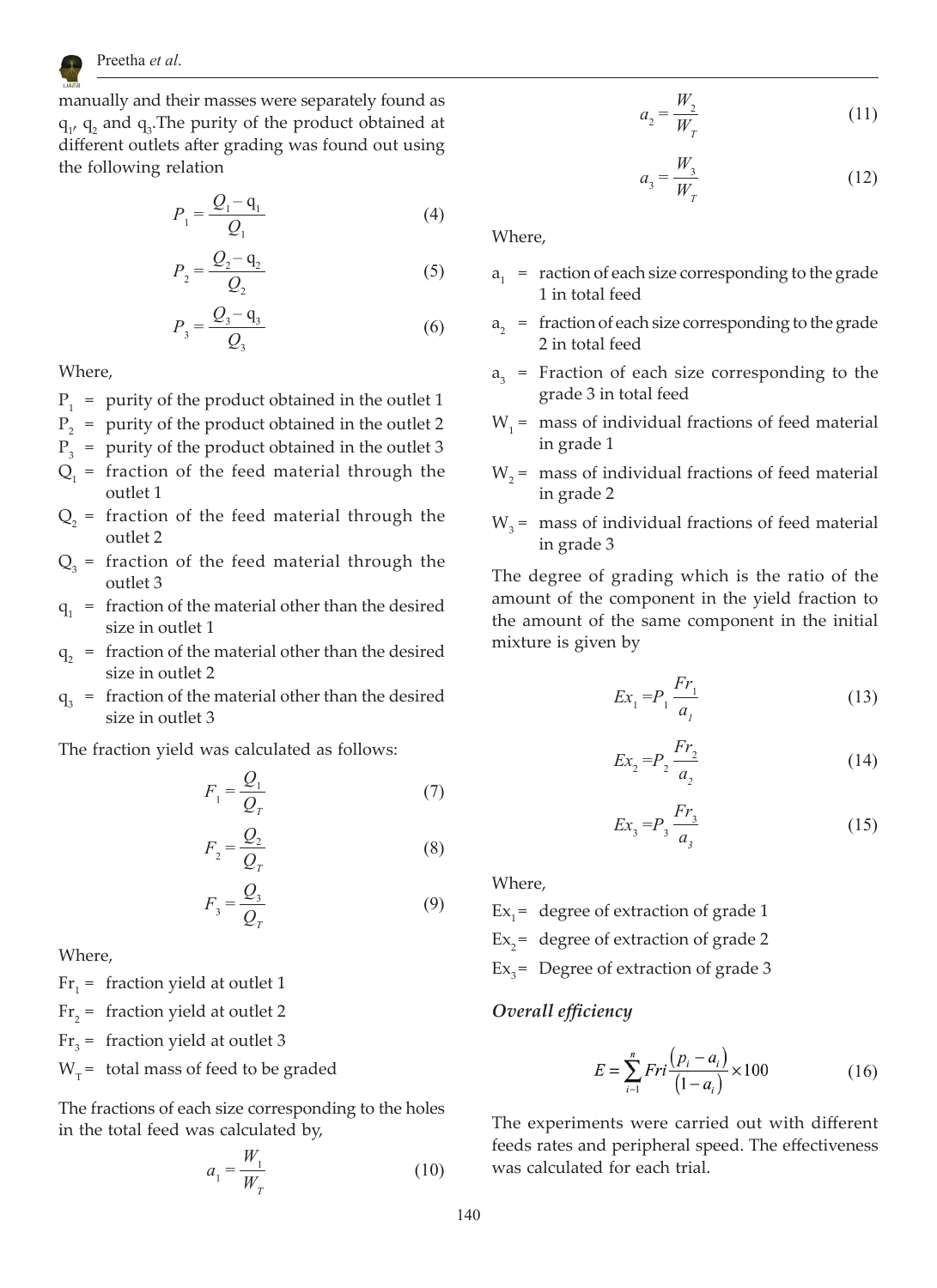# **Results and discussion**

## *Effect of peripheral speed on the efficiency*

The grading efficiency mainly depends on the peripheral speed of operation. Figures 2 (a), (b) and (c) shows the effect of peripheral speed on the overall efficiency of the grader at  $15^{\circ}$ ,  $16^{\circ}$  and  $17<sup>°</sup>$  inclination angle respectively. The maximum efficiency of the grader observed at the peripheral speed of 15 rpm at an inclination angle of 15º, 16º and 17º for 78, 80 and 55% respectively. From the Figures also observed that as the peripheral speed increases the efficiency increases initially and then decreases. With increase in speed, the grading efficiency decreases since smaller tomatoes may move faster into bigger holes. Also the increase in speed increases the damage of tomato.



**Fig. 2: Effect of peripheral speed on the overall efficiency**  of the grader at  $15^{\circ}$  (a),  $16^{\circ}$  (b) and  $17^{\circ}$  inclination angle (c)

## *Effect of peripheral speed on the feed rate*

Figures 3 (a), (b) and (c) shows the effect of peripheral speed on the feed rate of the grader at 15º, 16º and 17º inclination angle respectively. If the peripheral speed increases the feed rate also increase. Hence maximum feed rate obtained for an

inclination angle 15º, 16º and 17º at the peripheral speed of 20 rpm was found to be 100, 200 and 320 kg/h respectively. It is evident from the graph that as the peripheral speed increases the feed rate also increases and the time consumed for the completion of the process is less which ultimately resulted in increased feed rate. Tomato is a delegate vegetable it is prone to many damages during grading process. Proper care is required while rotating.



**Fig. 3: Effect of peripheral speed on the feed rate of the grader at 15º (a), 16º (b) and 17º (c) inclination angle**

#### **Effect of inclination angle on efficiency**

In this graph is drawn for three peripheral speeds as 10, 15 and 20 rpm related with overall efficiency (Fig. 4) at  $15^{\circ}$ ,  $16^{\circ}$  and  $17^{\circ}$  inclination angle. The maximum efficiency is obtained at an inclination angle 16º. The inclination angle increases as 15º, 16º and 17º the efficiency was found to be 49, 71 and 45 per cent respectively. Increase in slope or inclination angle, the overall efficiency increases initially and then start decreases. Lower slope resist the flow of tomato and higher slope roll the tomatoes at faster rate. Hence 16º is optimum for operation of grader.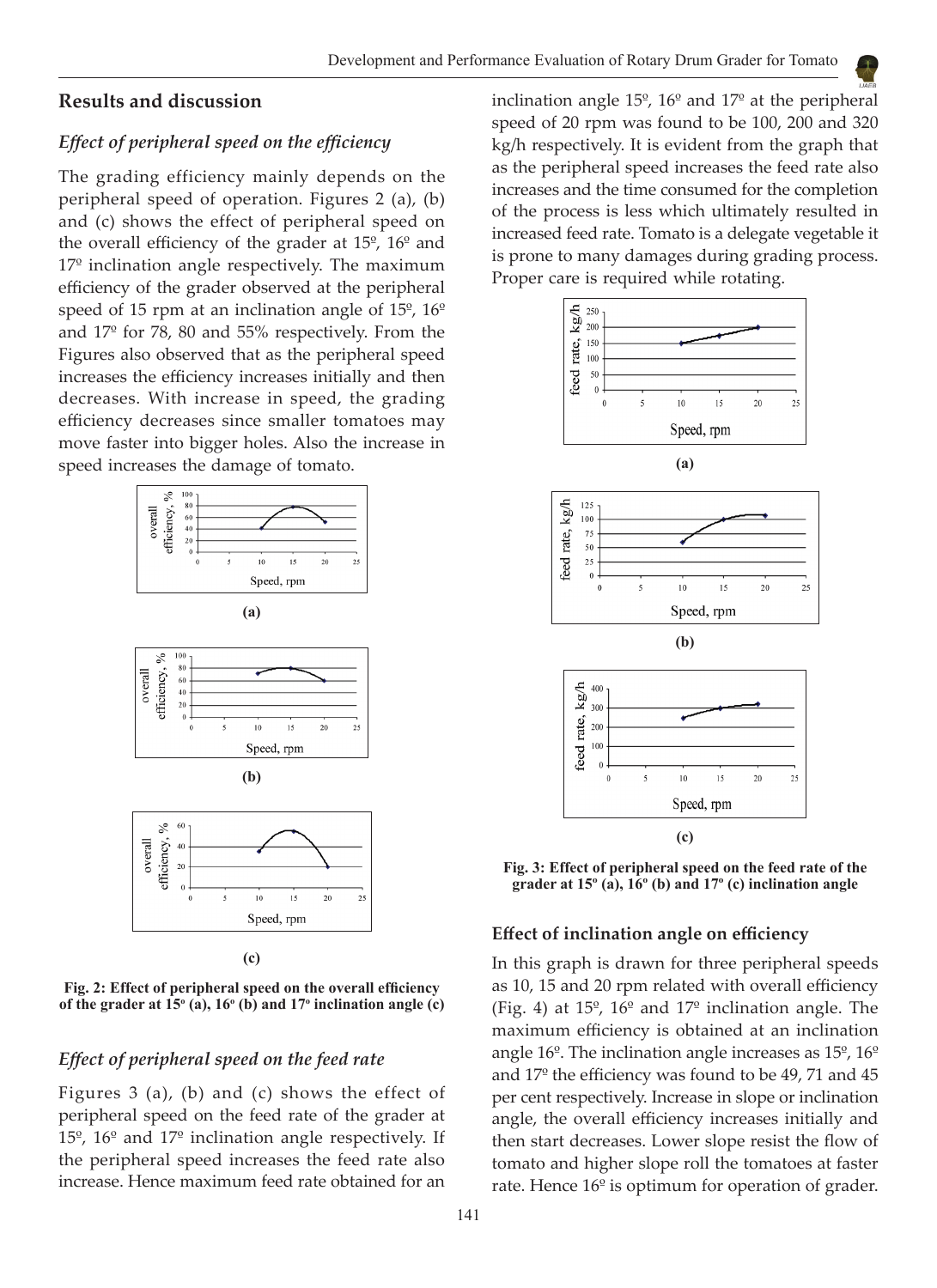



**(c)**

**Fig. 4: Effect of peripheral speed on the overall efficiency**  of the grader at  $15^{\circ}$  (a),  $16^{\circ}$  (b) and  $17^{\circ}$  inclination angle (c)

# *Effect of peripheral speed on damage*

Figure 5 shows the effect of peripheral speed on the tomato damage. If the peripheral speed ranges from 10, 15 and 20 rpm the damage percentage was found to be 3.2, 2.4 and 4 per cent respectively. Thus, due to the speed increases the damage first decreases and then slightly increases. Also the damage percentage decreases initially and then increases as the slope increases. The peripheral speed of 15 rpm at 16º inclination angle the damage percentage was found to be less.



**Fig. 5: Effect of peripheral speed on the tomatoes**  damage at 16<sup>°</sup> inclination angle

# *Effect of peripheral speed on the fraction yield*

Figure 6 shows the relationship between peripheral speeds on fraction yield at an angles  $15^{\circ}$  (a),  $16^{\circ}$  (b) and  $17^{\circ}$  (c). For the peripheral speed ranges from

10, 15 and 20 rpm the fraction yield at angles 15º,  $16^{\circ}$  and  $17^{\circ}$  was found to be 0.58, 0.67 and 0.64 respectively. It was found that as the peripheral speed increases the fraction yield also increases and then slightly decreases. As the speed increases the yield as per the required size gets reduced since some higher peripheral speed is required to perform the required grading. The efficiency optimized at 15 rpm and  $16<sup>°</sup>$  inclination angle.



**Fig. 6: Effect of peripheral speed on the fraction yield of the grader at 15o (a), 16o (b) and 17o inclination angle (c)**

#### *Effect of inclination angle on fraction yield*

Figure 7 shows the relationship between inclination angle and fraction yield.The fraction yield at an inclination angle  $15^{\circ}$ ,  $16^{\circ}$  and  $17^{\circ}$  for the peripheral speed 10, 15 and 20 rpm was found to be 0.6, 0.67 and 0.62 respectively. From these graphs observed that as the angle in creases the fraction yield also increases initially and then decreases. An optimum fraction yield is obtained at 16º inclination angle.

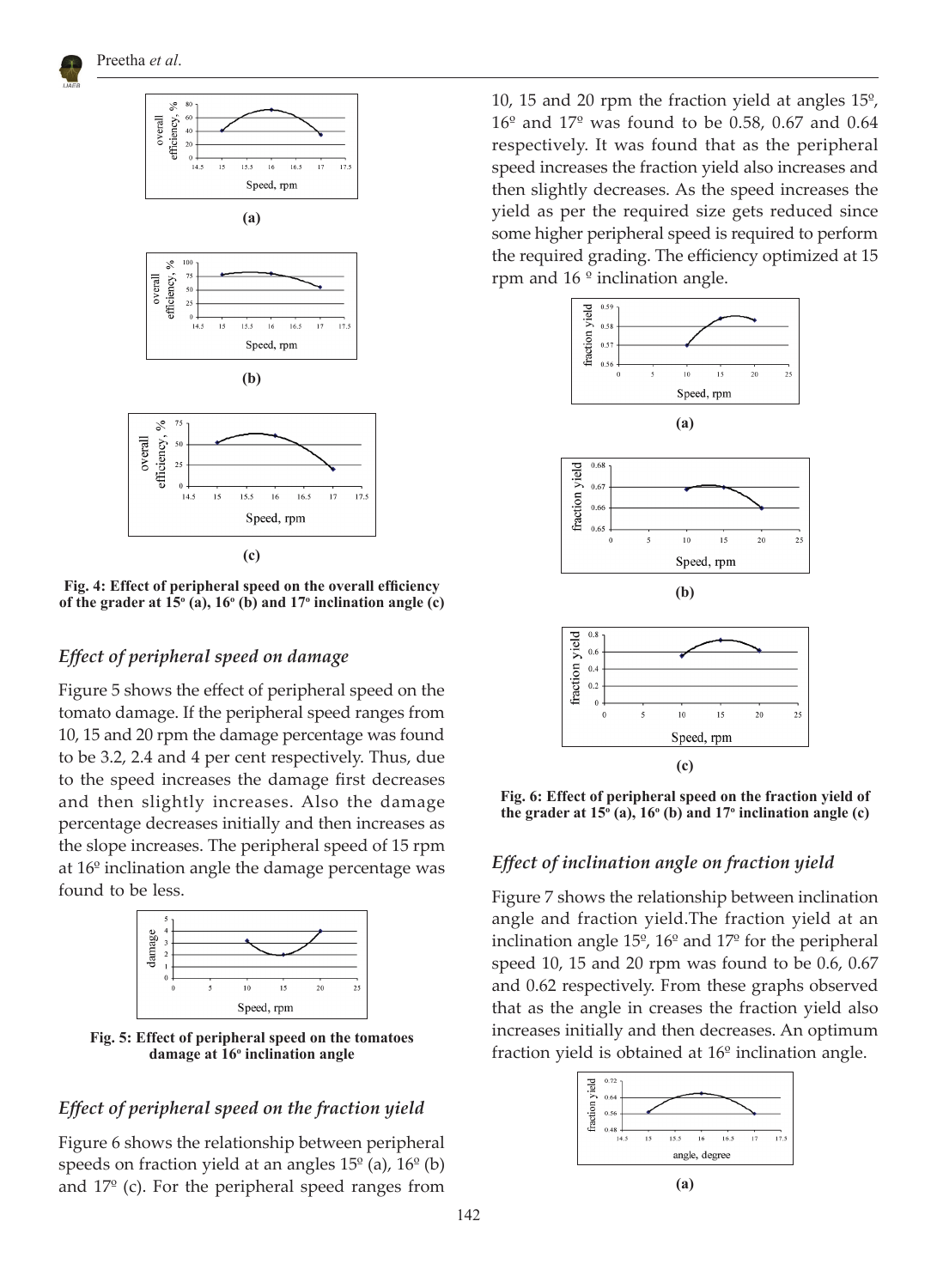

**Fig. 7: Effect of inclination angle on the fraction yield at 10 (a), 15(b) and 20 rpm (c) peripheral speed**

# *Effect of inclination angle on degree of grading*

Figure 8 shows the effect of inclination angle on degree of grading.The fraction yield at angle 15º, 16º and 17º for the peripheral speeds 10, 15 and 20 rpm was found to be 1.9, 3.2 and 2.3 respectively. From these graphs it is also observed that as the inclination angle is increases the degree of grading increases initially and then decreases. From the figures optimum degree of grading was found to be 16º.



**Fig.8: Effect of inclination angle on degree of grading at 10 (a), 15 (b) and 20 rpm (c) peripheral speed**

# *Effect of peripheral speed on degree of grading*

Figures 9 (a), (b) and (c) shows the relationship between peripheral speed and degree of grading at 15, 16 and 17º inclination angle respectively.For this the peripheral speed 10, 15 and 20 rpm the degree of grading at an inclination angles 15º, 16º and 17º was found to be 2.52, 3.3 and 1.6 respectively. It was found that as the speed increases the degree of grading increases initially and then slightly decreases. As the speed increases the degree of grading get reduced due to the corresponding change in the fraction yield. But the grading should require some external force. Hence the efficiency is optimized at 15 rpm and 16º inclination angle.



**Fig. 9: Effect of peripheral speed on degree of grading at 15 (a), 16(b) and 17o (c) inclination angle**

# **Conclusion**

Grading of fruits is a very important unit operation as it fetches high price to the grower and improves packaging, handling and brings an overall improvement in marketing system. It could reduce handling losses during transportation. Vegetable grader is used to solve these problems. The developed rotary grader for tomato operated with perfection, accuracy, faster rate of grading and less labor requirement. The cost of grading of tomato was found to be Rs.16 per quintal.